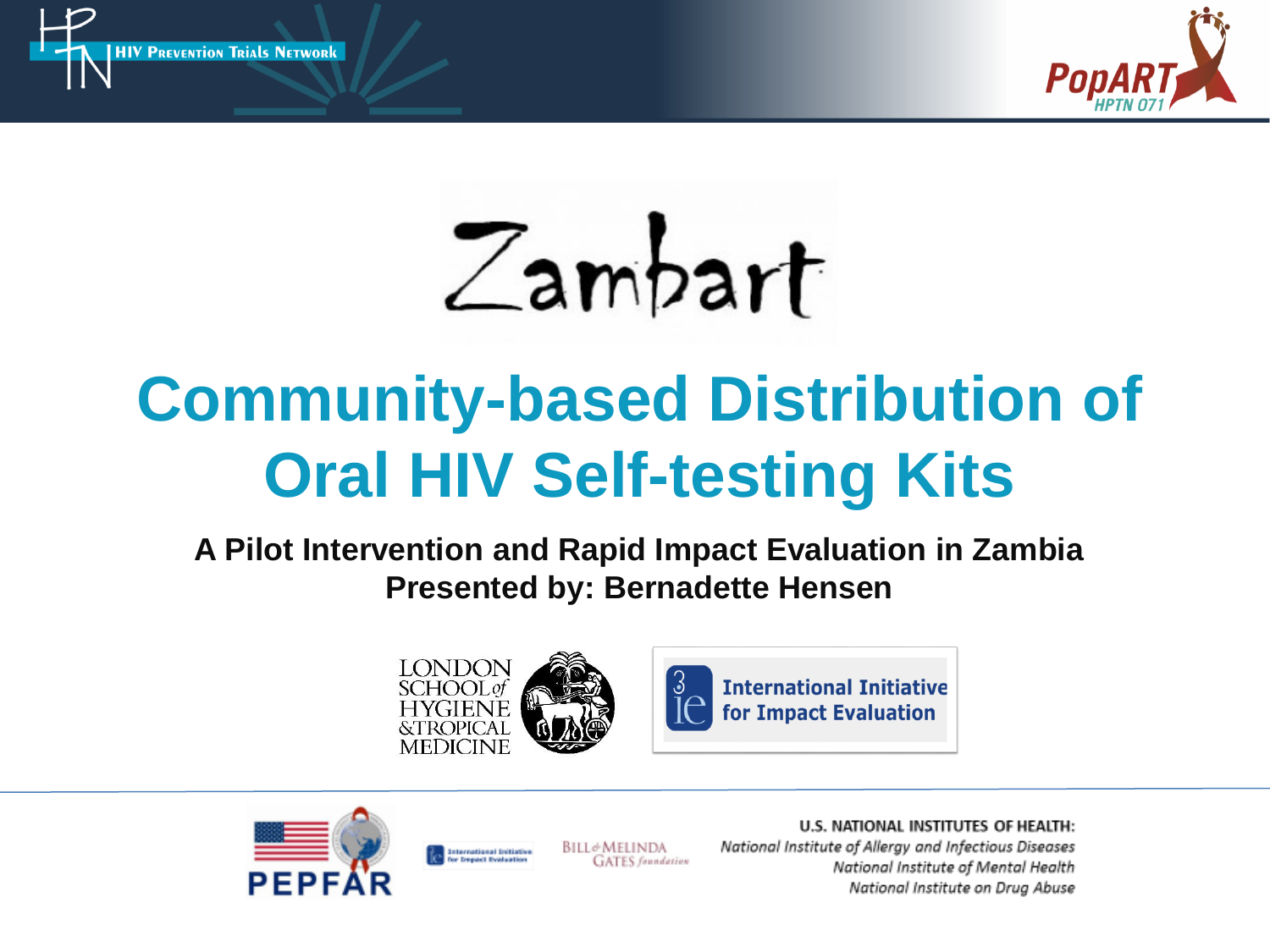



#### **Outline**

- 1. Background
- 2. Rationale for pilot HIV self-testing study
- 3. Design of the pilot HIV self-testing intervention
- 4. Using routine data to evaluate impact
- 5. Summary

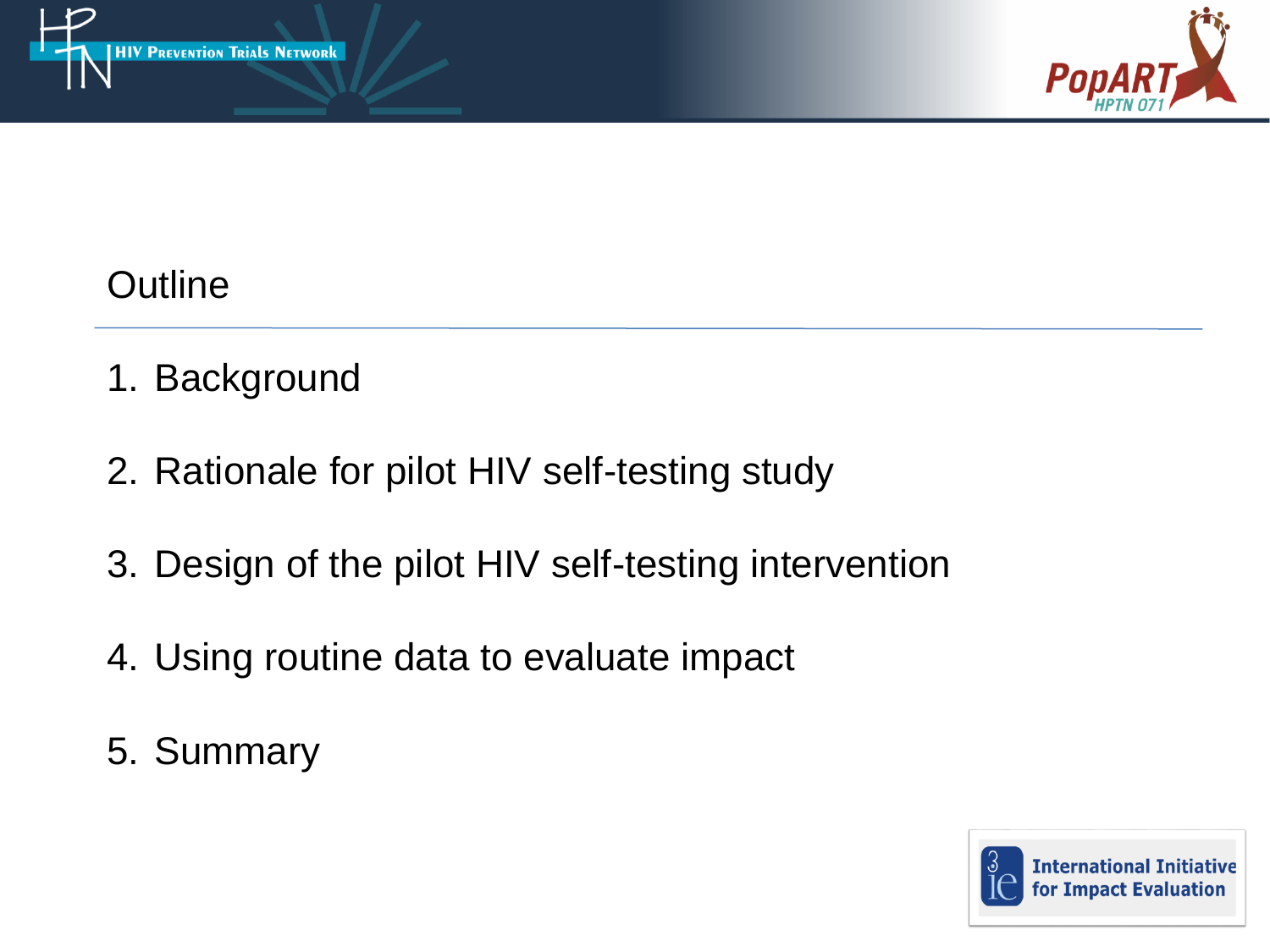



## **Background**

- PopART (HPTN071) community-based, randomised study to evaluate the impact of household-based combination HIV prevention approach on HIV incidence in South Africa and Zambia
- Community healthcare workers (CHiPs) go door-to-door offering HIV testing and link to other HIV-related services (VMMC, ART)
- Individuals contacted are offered participation in the intervention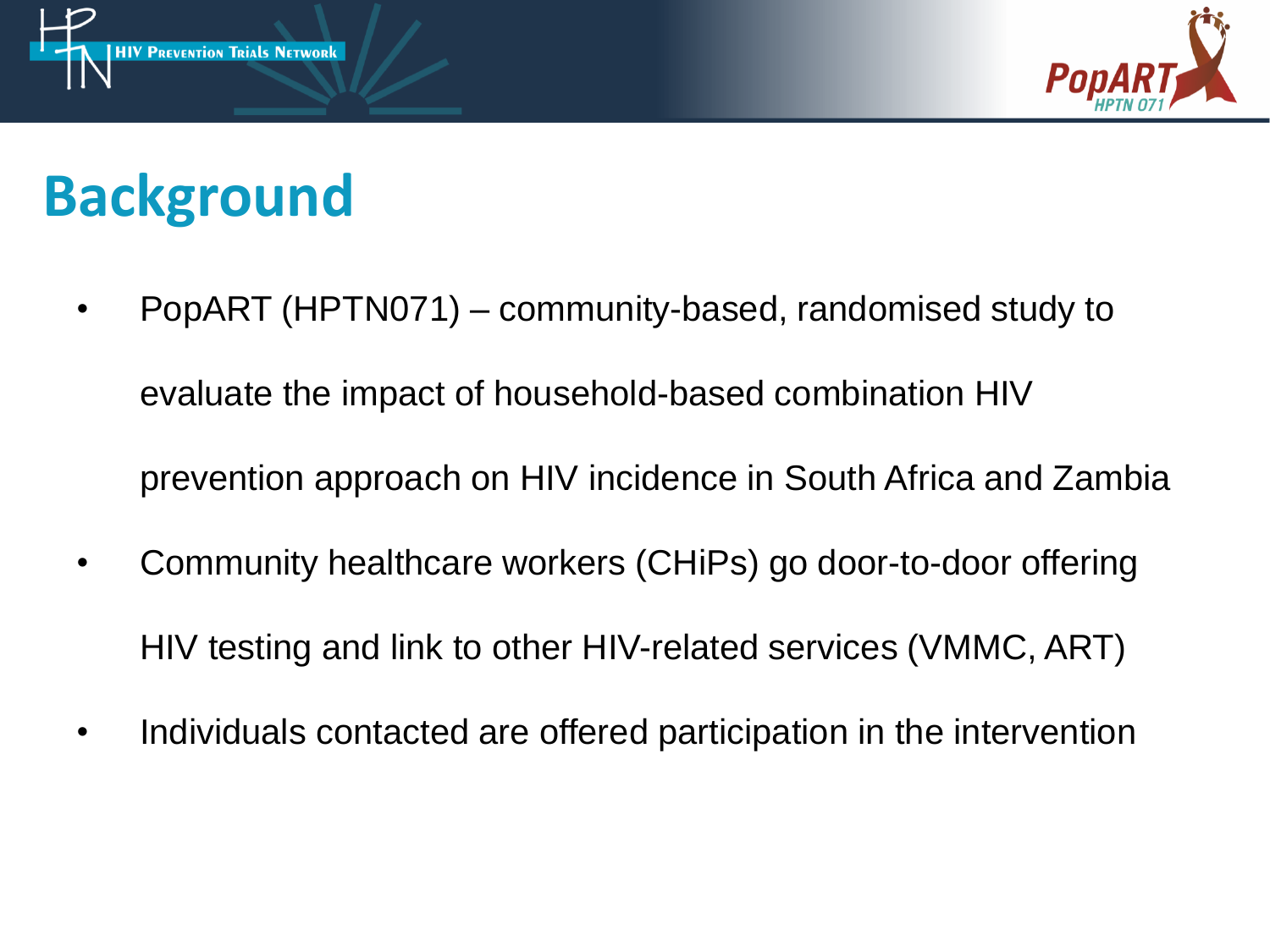



## **Background**

- CHiPs use an Electronic Data Capture (EDC) device during door-to-door household visits
- Through the EDC CHiPs collect data on:
	- Household members (whether absent/present during HH visit, age,

male/female, education)

– Individual uptake of intervention components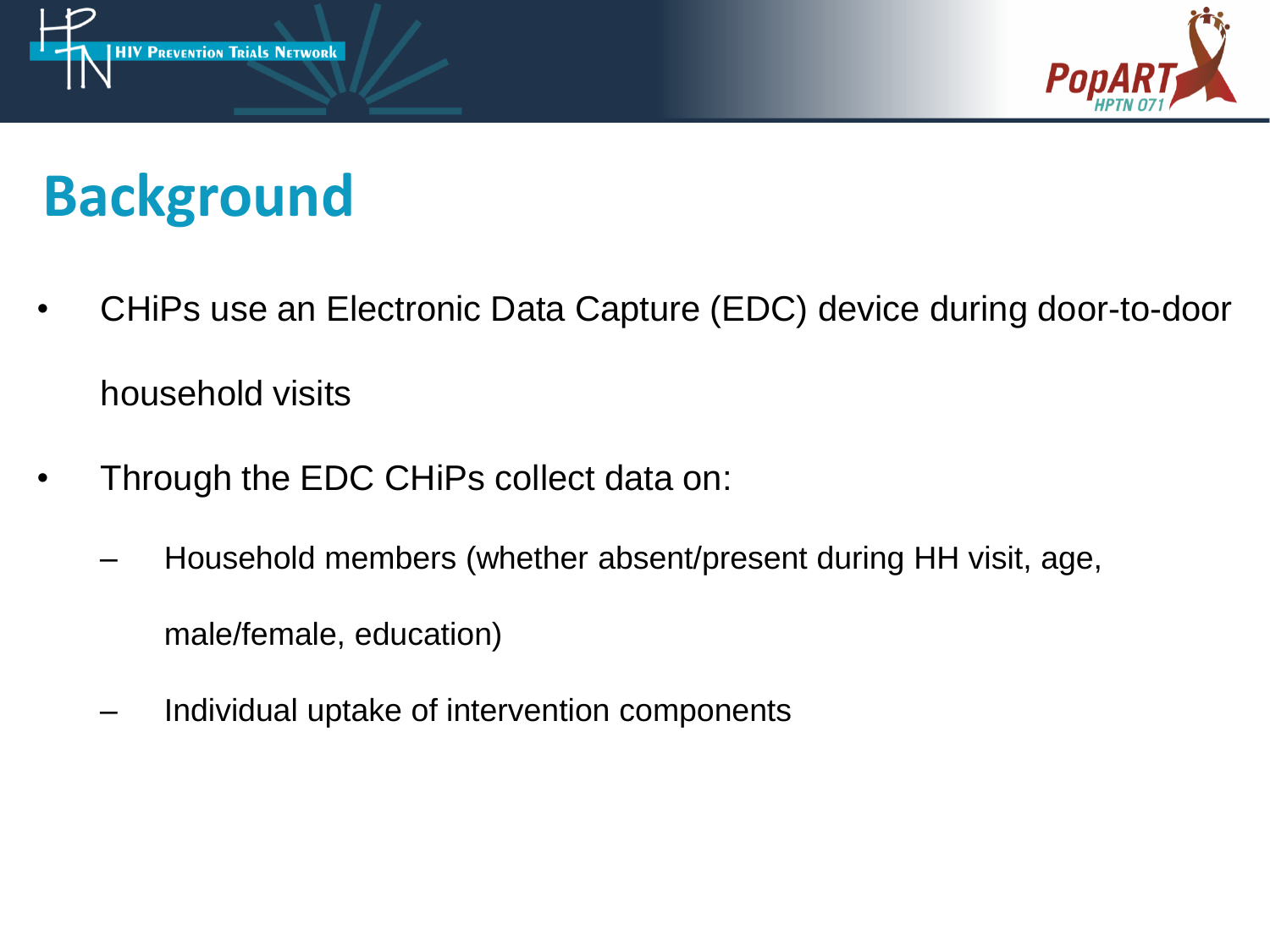



## **Background**

- EDC data measure coverage and estimate progress towards 90-90-90 targets
- In Zambia, annual round 1, 83% (n=101,578) of adults ( $\geq$ 18yrs) consented to participate<sup>1</sup>
	- Among those who did not self-report HIV-positive, 71% (n=66,829) accepted HIV testing services from CHiPs<sup>1</sup>
- After annual round 2, ~78% of men and 90% of women (86% overall) knew their HIV+ status following the R2 annual visit<sup>2</sup>
- Despite successes, there remain challenges in reaching:
	- Men
	- Adolescents and young people

**Ref**: 1. Kwame Shanaube; Joseph M. Chaila; Sian Floyd; Ab Schaap; Sam Griffith; Richard Hayes; Sarah J. Fidler; Helen Ayles; for the HPTN071/PopART study team. Uptake of HIV Testing in the HPTN 071 (PopART) Trial in Zambia. CROI 2016. 2. Richard Hayes et al. Reaching 90-90-90? Findings After 2 Years of HPTN 071 (PopART) Intervention in Zambia. CROI 2017. Abstract #1011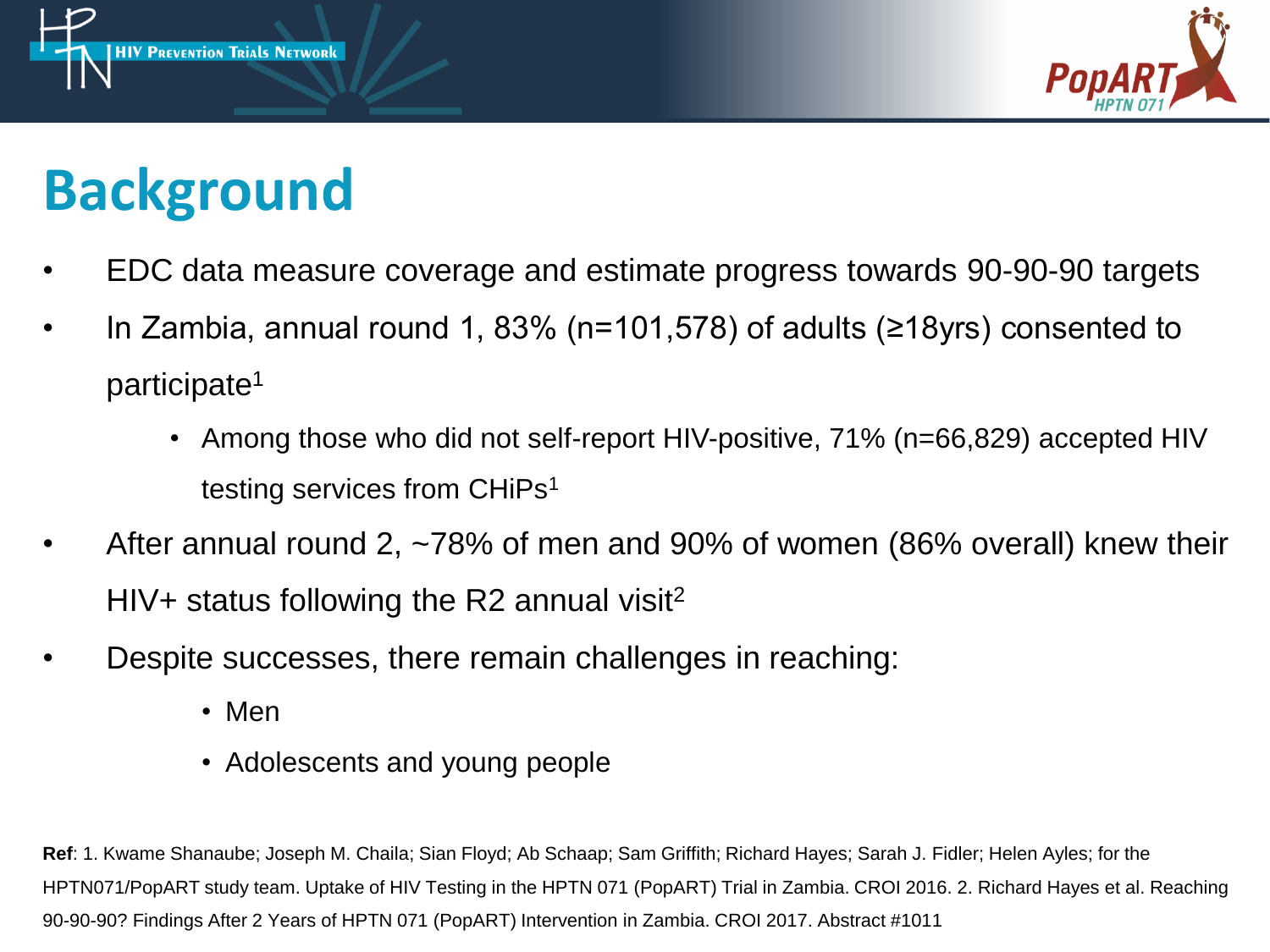



## **Rationale for HIV Self-Testing Pilot Study**

- Door-to-door delivery of HIV testing services not reaching all individuals
- Providing individuals with a "menu" of options for how to test for HIV may increase uptake of HIV testing services
- Offering to leave an HIV self-test (HIVST) for an absent partner/spouse, may increase uptake of HIV testing services among individuals not home during CHiP visit
- An opportunity to nest HIVST pilot within an existing study and leverage existing infrastructure (inclu. data collection structures)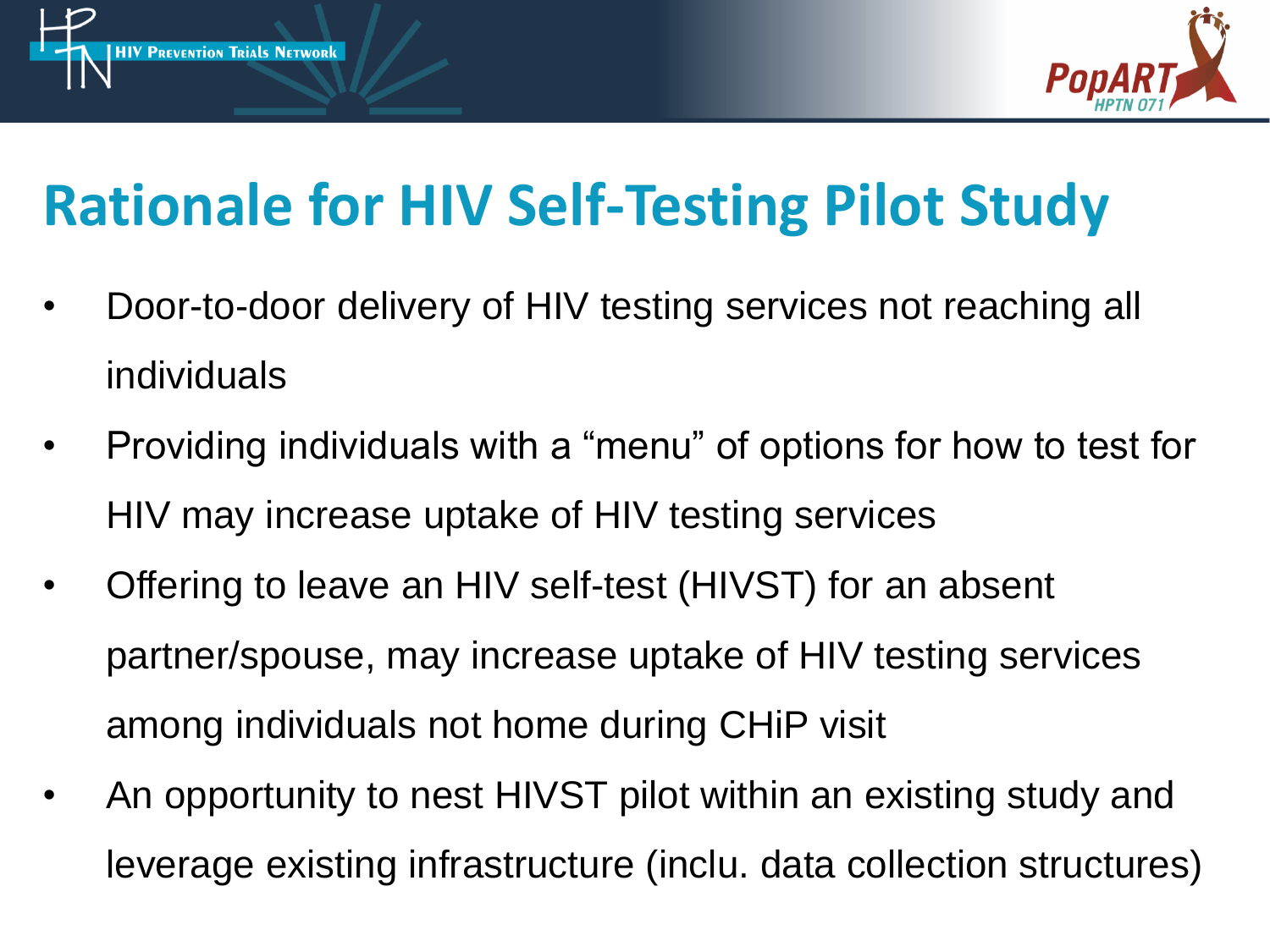



#### **The Pilot HIVST Intervention**

- Individuals choosing to have an HIV test choose finger prick test or HIVST
	- Supervised/

unsupervised

• Individuals 18yrs+ with a partner/spouse absent are asked if want to take an HIVST for their absent

Individual present Individual absent CHW offers finger-prick CHW provides HIVST kit for home-based HTC or absent individual OR **HIVST** Card with CHW contact details Individual Individual and details of HIVST availability declines offer accepts offer CHW records reason for decline CHW records which HTC option of either HIV testing option was accepted Individual opts for finger-Individual opts for prick home-based HIV testing **HIVST** CHW provides home-based HTC CHW provides demonstration services of use and HIVST kit Post-test counselling and linkage to appropriate services provided either: 1. Immediately following delivery of finger-prick home-based HIV testing services or HIVST if individual /couple requests immediate support 2. Before one-week follow-up if individual/couple contacts CHW to request earlier support; 3. During planned one-week follow-up visit OR 4. Individual opts to drop their sealed envelope off at the information desk

CHW visits household

partner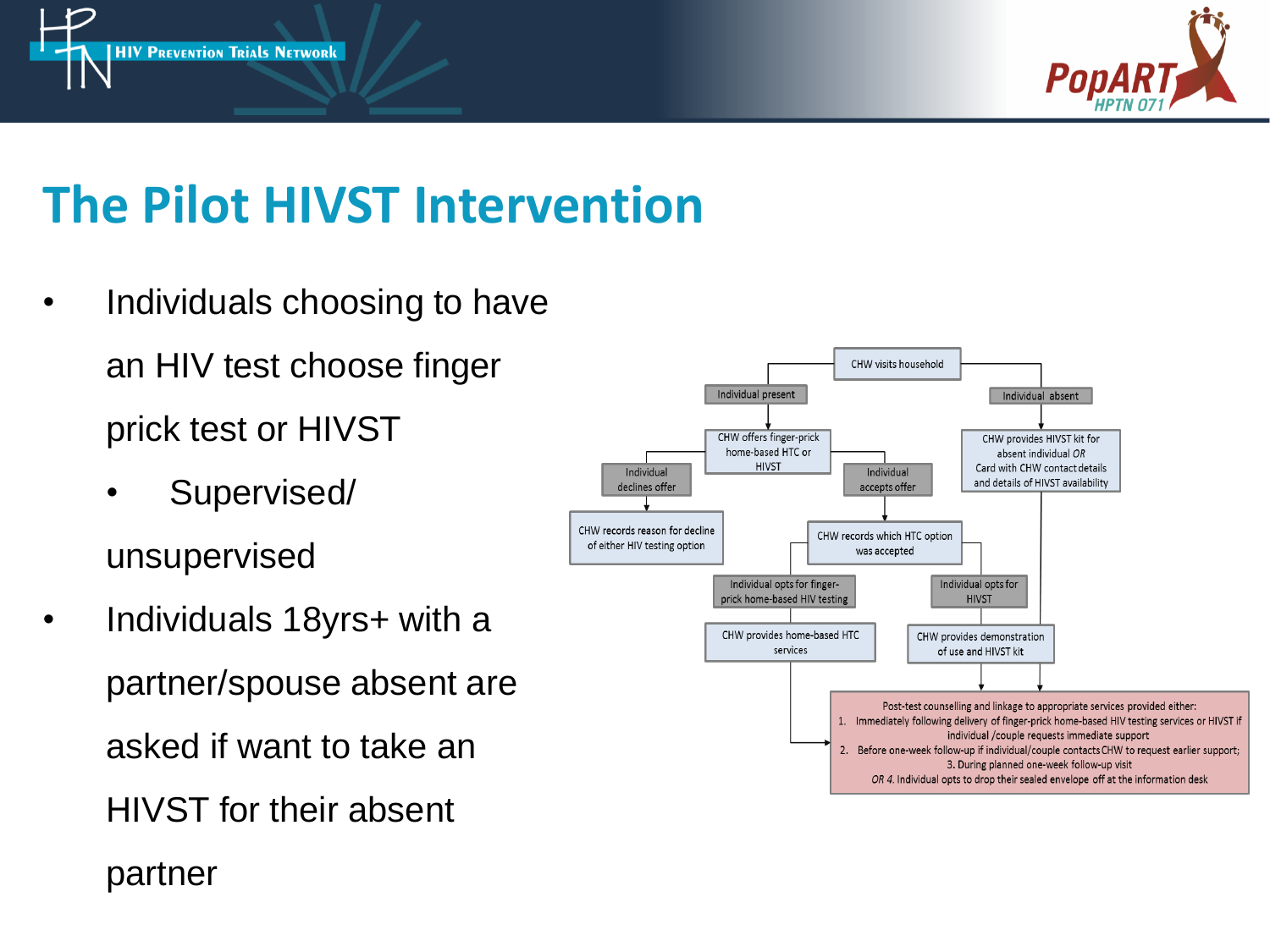



### **The Rapid Impact Evaluation**

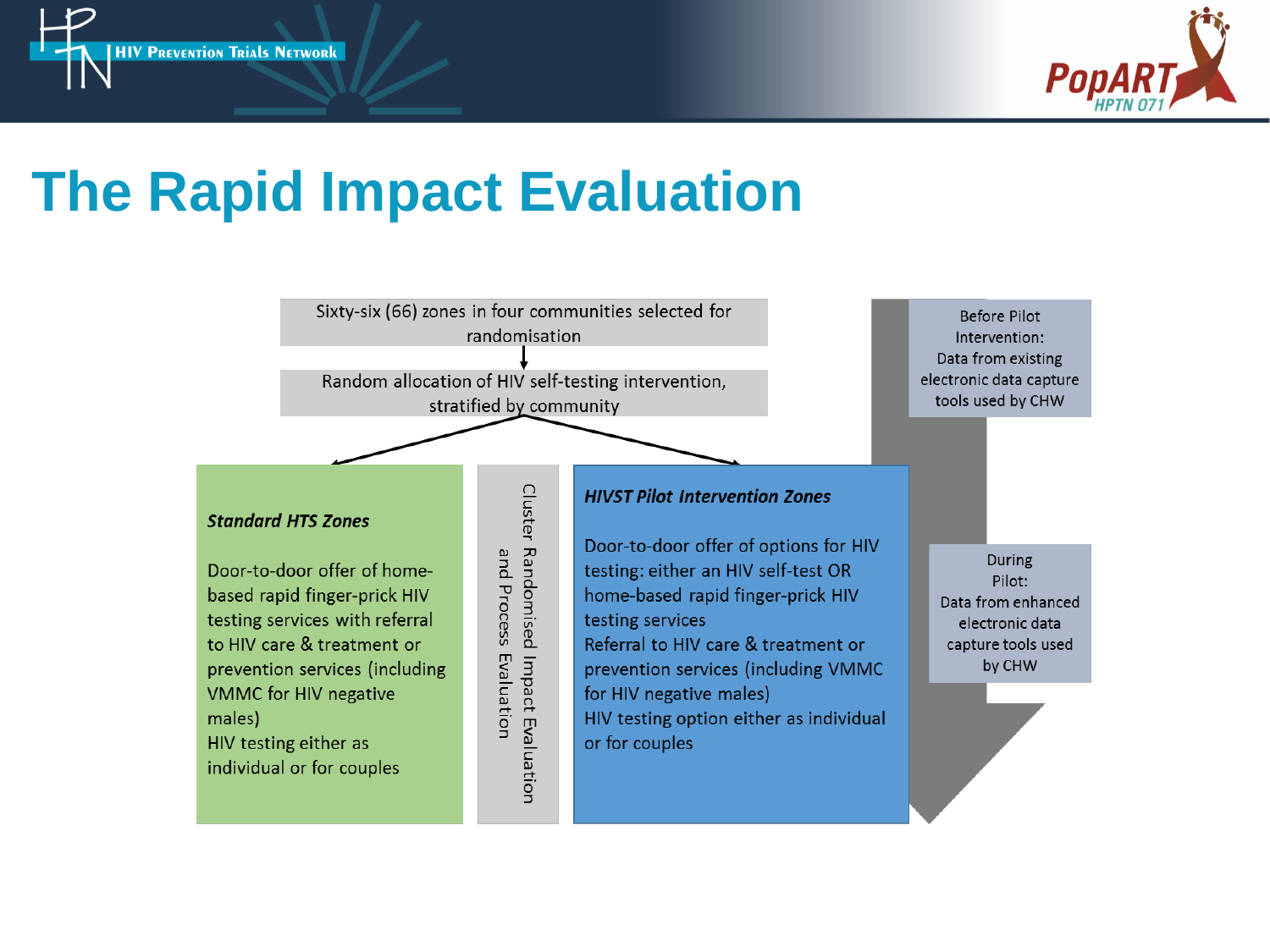



## **The Rapid Impact Evaluation**

Primary Outcome:

To investigate whether the inclusion of HIVST as an option for HIV testing, in addition to the offer of HIV testing with a fingerprick blood sample, through CHiPs **increases knowledge of HIV status** among the population enumerated during the study period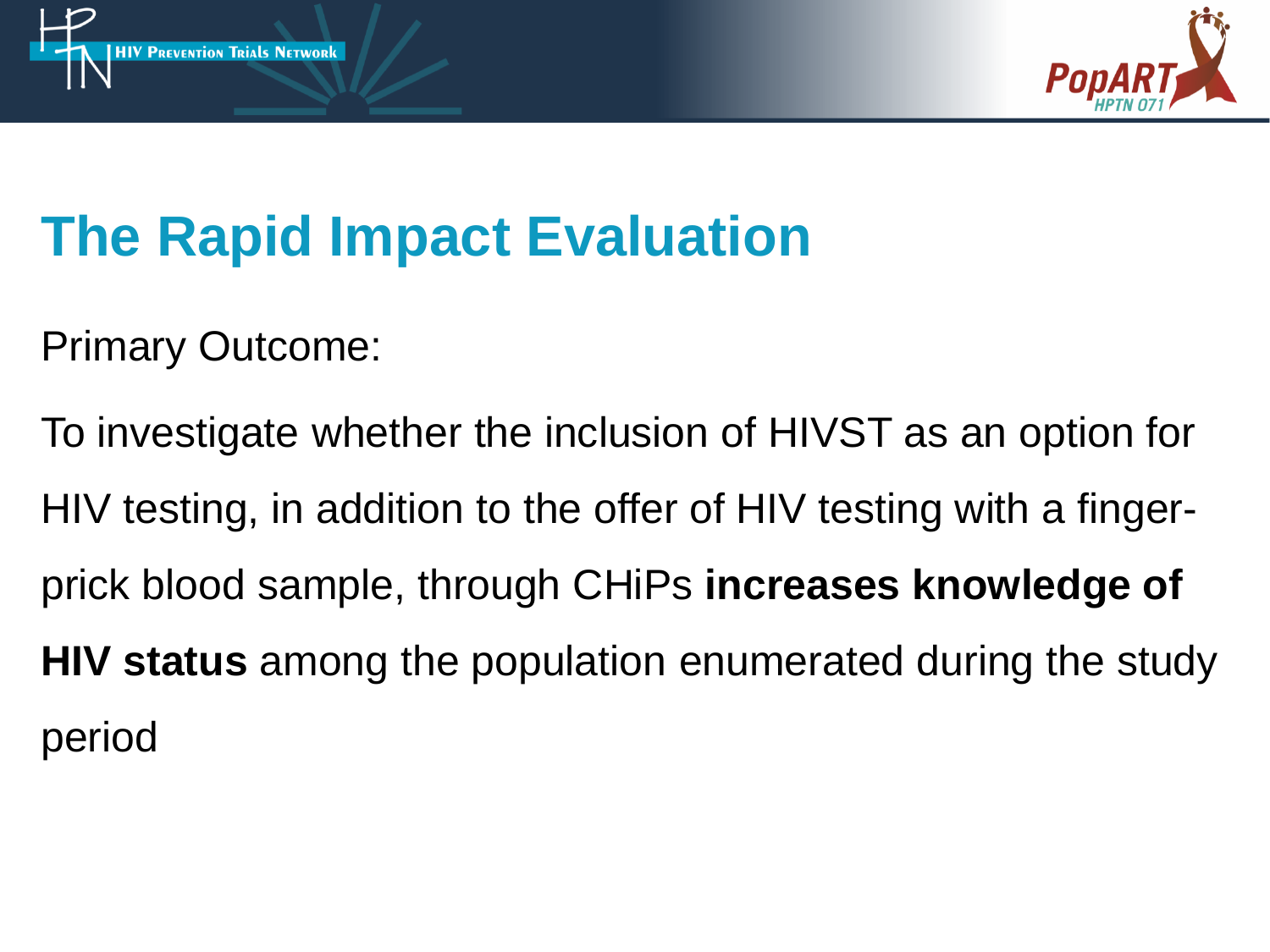



#### **The Rapid Impact Evaluation: Using routine data to evaluate impact**

- EDC modified in zones randomised to HIVST intervention to collect data on choice of HIV test among individuals testing for **HIV** 
	- Finger-prick or HIVST
	- Supervised/unsupervised
	- An HIV self-test for absent partner
- EDC data used to estimate impact of HIVST intervention data on enumeration, individuals contacted/consenting during HIVST intervention and uptake of HIV testing services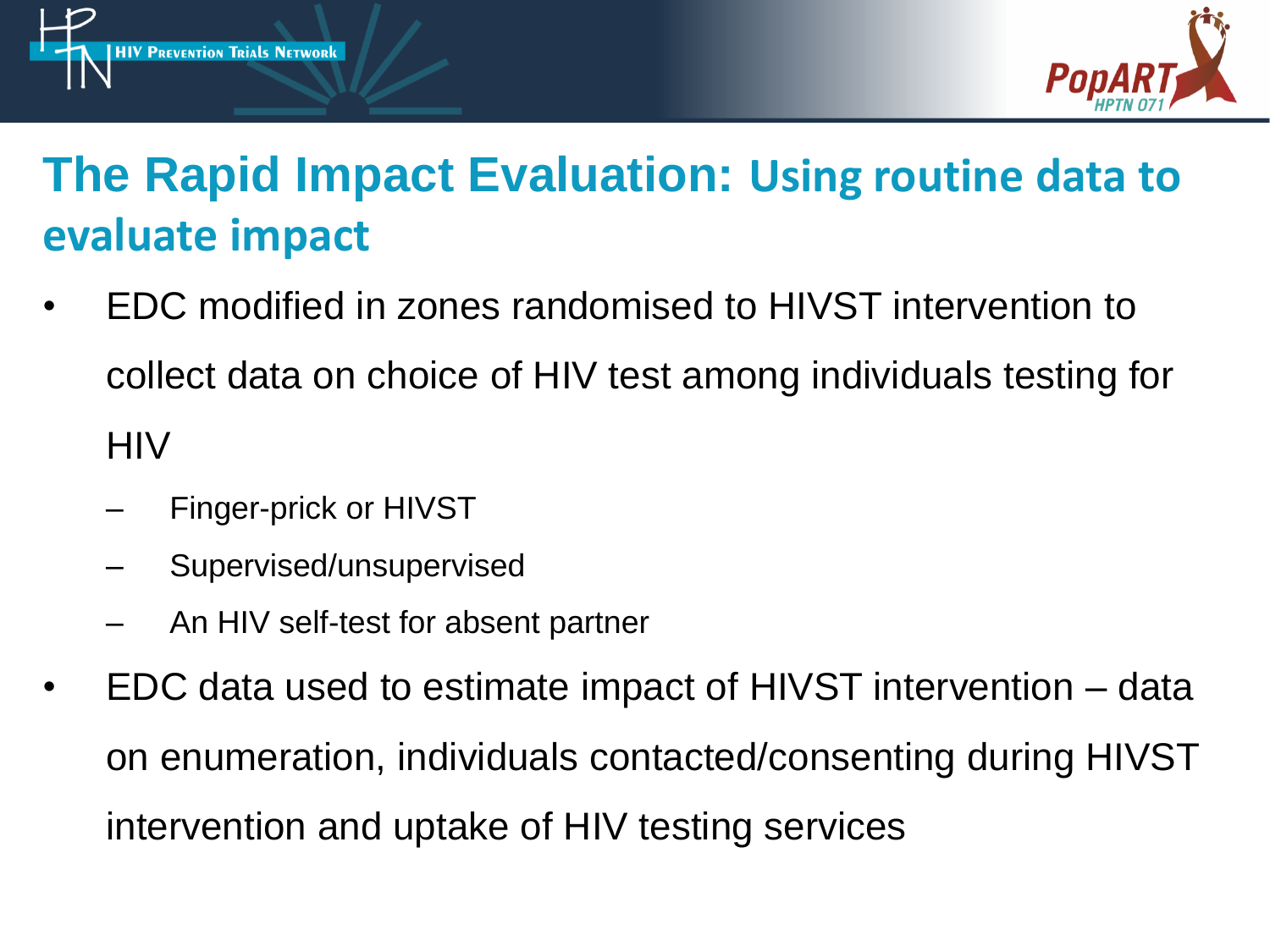



### **The Rapid Impact Evaluation**

**Secondary** objectives include examining whether the HIVST pilot intervention:

- increases consent to participate in the main PopART study
- increases acceptance of an offer of HIV testing services among individuals eligible and consenting to participate in PopART
- Increase the proportion of individuals who know their HIV positive status Among others….
- We will also explore the primary and secondary outcomes among subpopulations:
	- Men
	- Adolescents and young people (aged 16-29yrs)
	- Individuals who recently moved into the community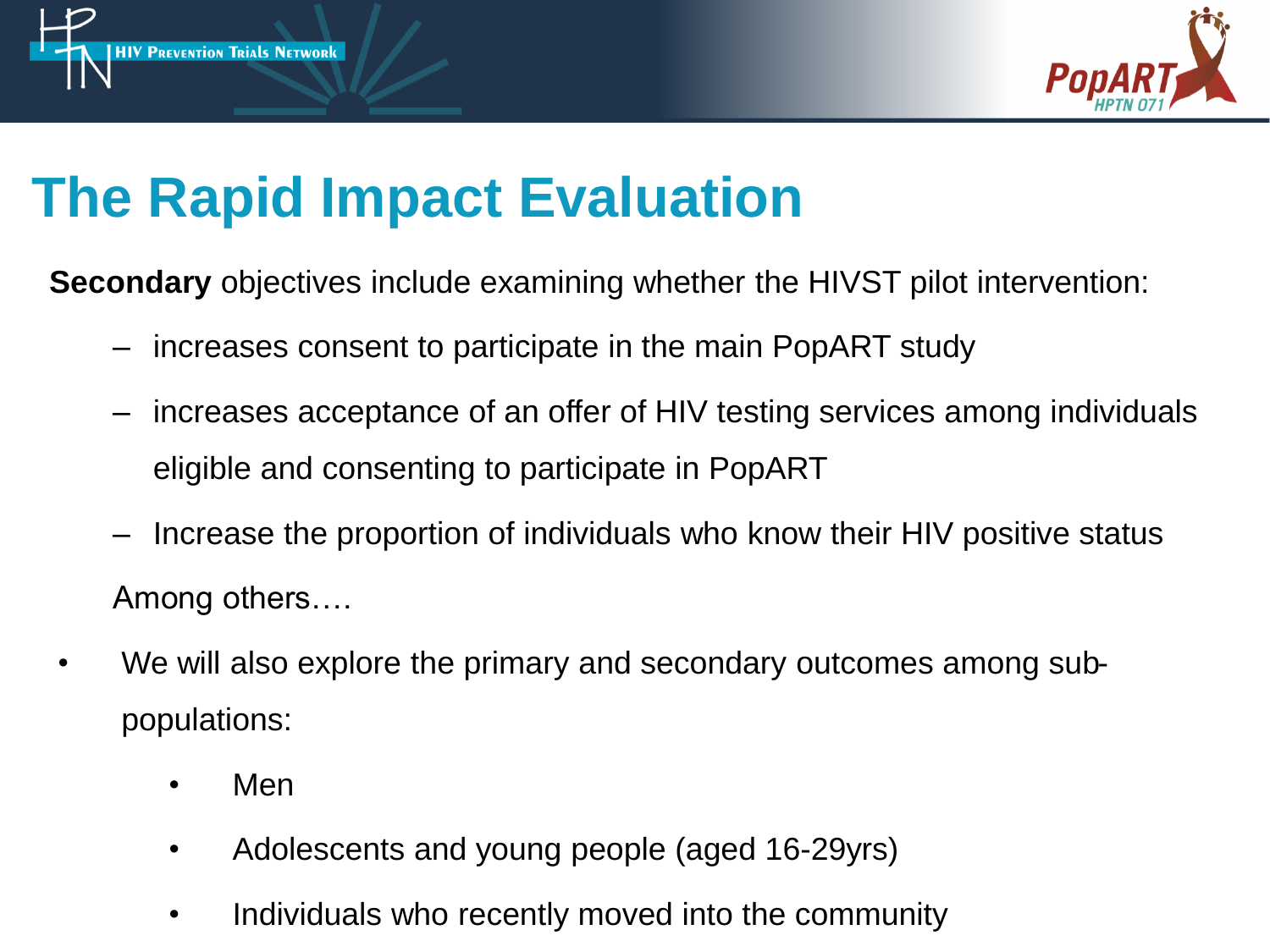



### **Process Evaluation**

- A process evaluation to measure and understand:
	- Whether the intervention was implemented as intended
	- How participants engaged with the intervention (for example, what type of HIVST was selected)
- Data collected through EDC and qualitative research
- Also documenting any social harms

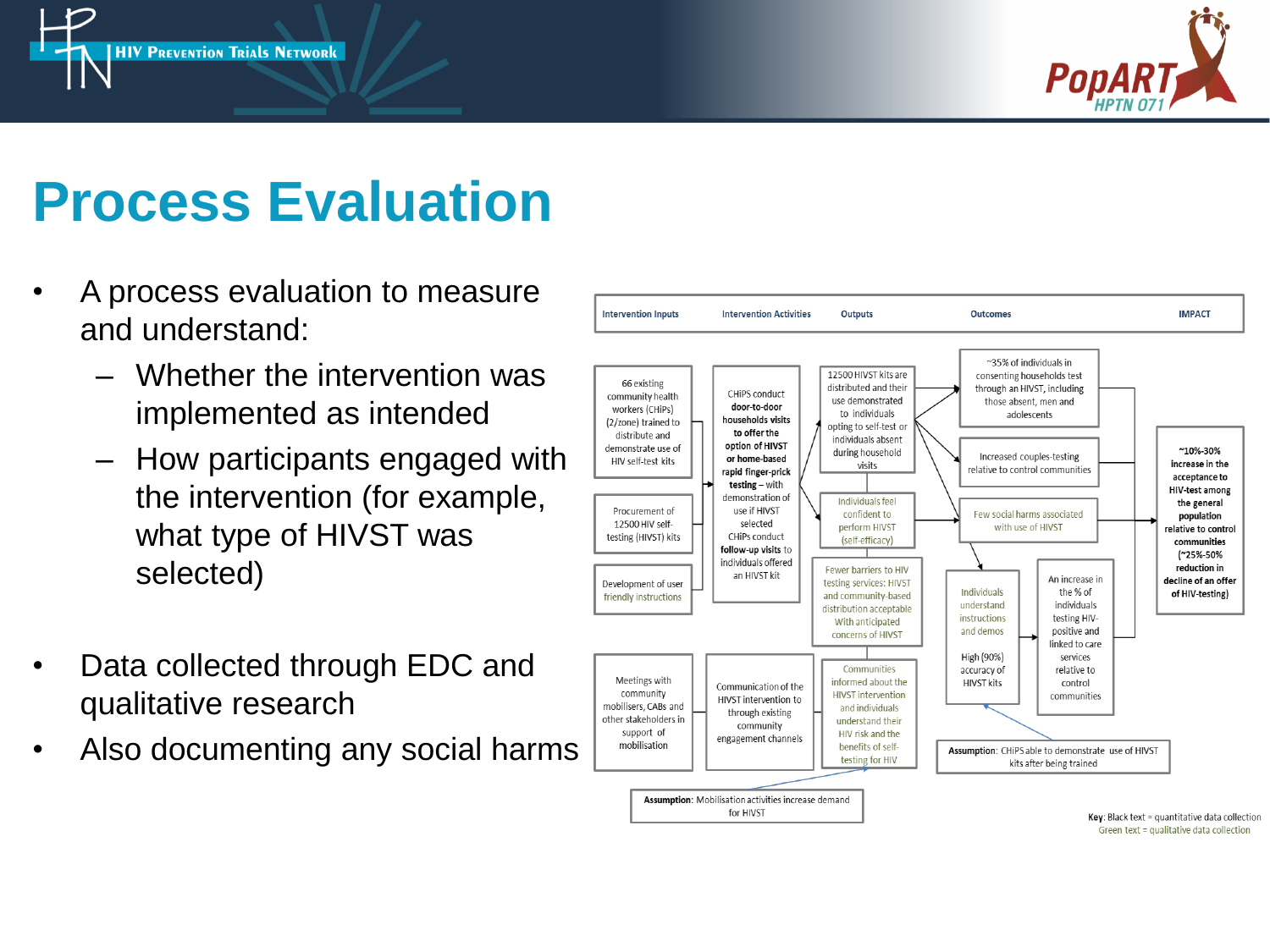



### **Summary**

- Remains a need for alternate HIV testing strategies to reach individuals who are undiagnosed
- Door-to-door offer of a "menu" of HIV testing services, which includes HIVST and finger-prick HIV testing, we hypothesise knowledge of HIV status will increase
- This pilot intervention and rapid impact evaluation will test this hypothesis in four Zambian communities
- The study is nested within an existing universal test and treat study leveraging existing structures including existing data collection sources
- The impact of the pilot HIV self-test intervention will be evaluated using data routinely collected by CHiPs through an EDC device